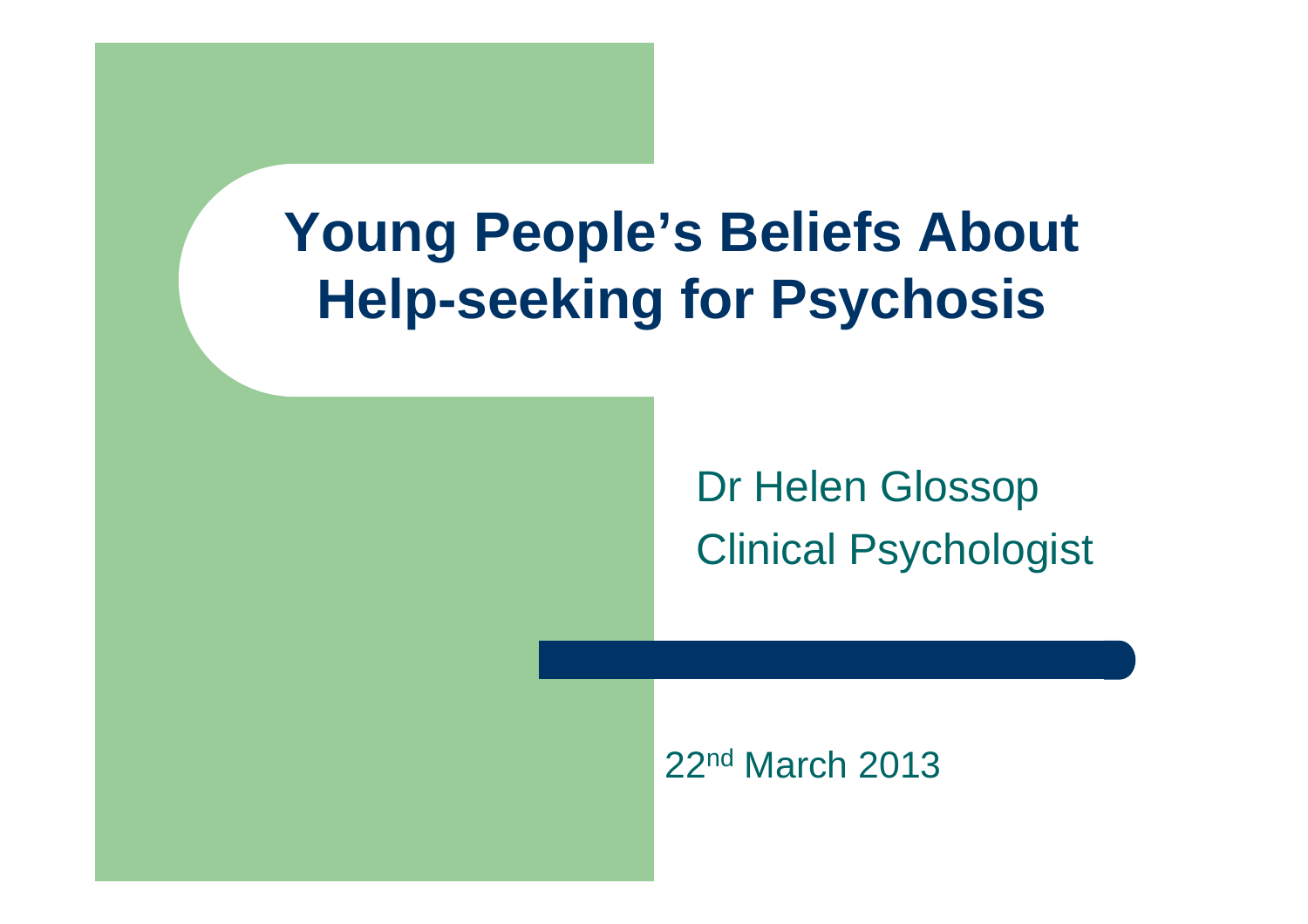# **Background**

- Despite success of EIP services delays in help-seeking
- Previous literature- discrete factors.
- Evidence about the beliefs young people have about their psychosis.
- How do young people move past these beliefs to seek help?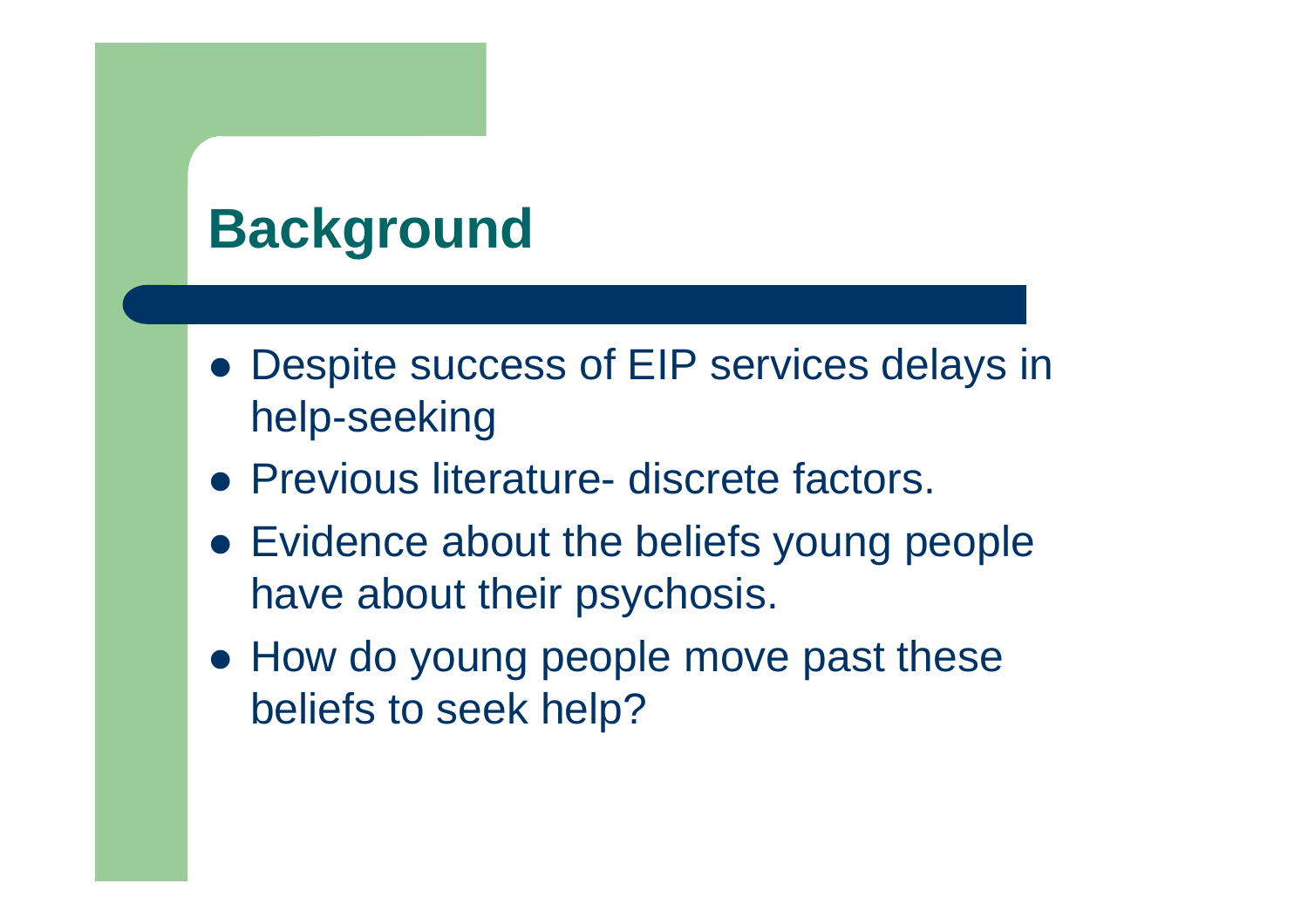# **Impact of others**

- **Help-seeking as socially interactive.**
- Studies exploring family's beliefs:
- First notice behavioural changes.
- $\mathcal{L}_{\mathcal{A}}$ Changes not attributed to MHDs.
- $\mathcal{L}_{\mathcal{A}}$ Help sought when behaviours risky.
- $\mathcal{L}_{\mathcal{A}}$ **Stigma**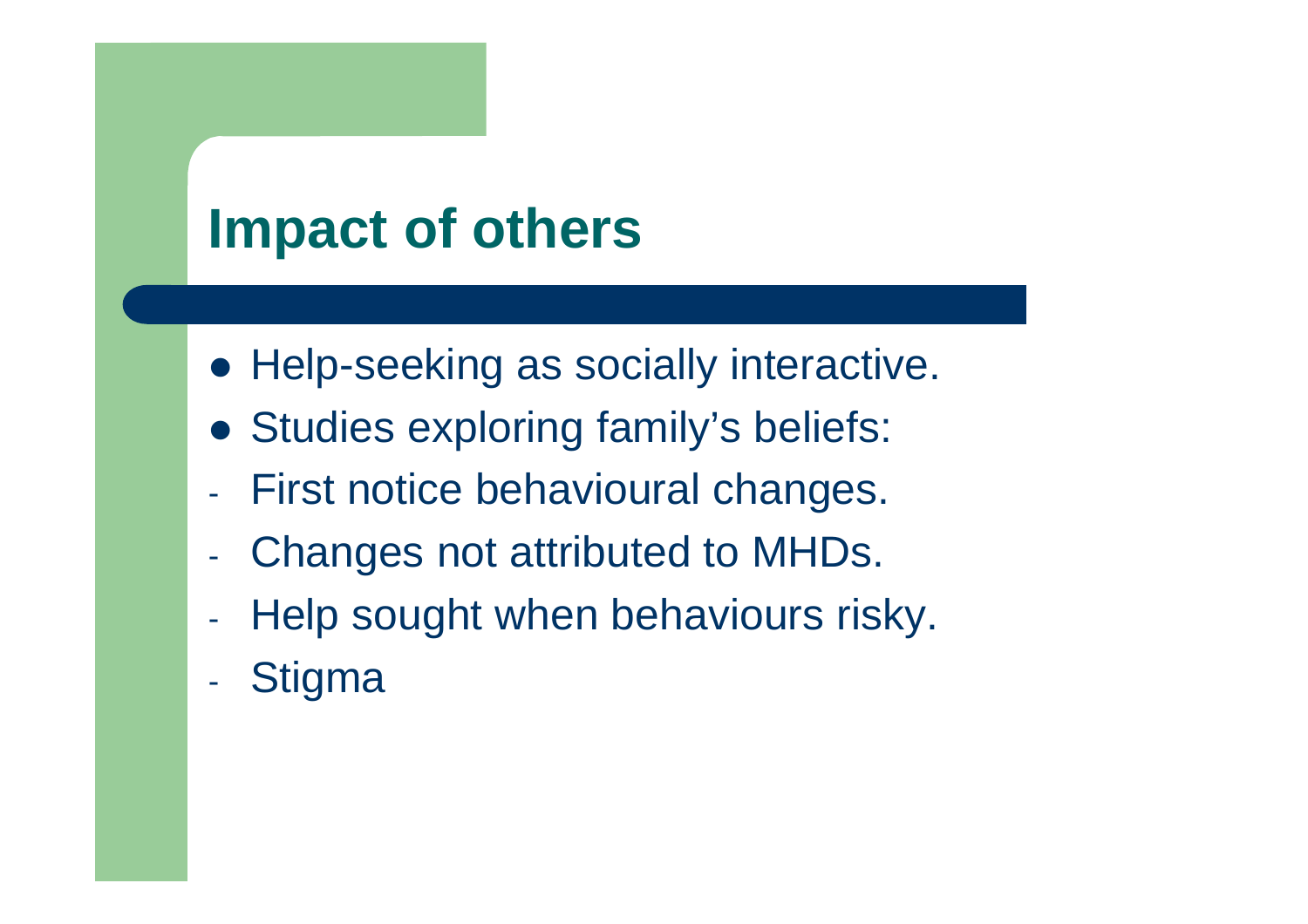## **Research Questions**

- How do young people's own beliefs regarding the nature of their experiences or services influence initial help-seeking for First Episode Psychosis?
- What are young people's beliefs about others' beliefs about MHDs or help-seeking and how do these social network beliefs influence help-seeking?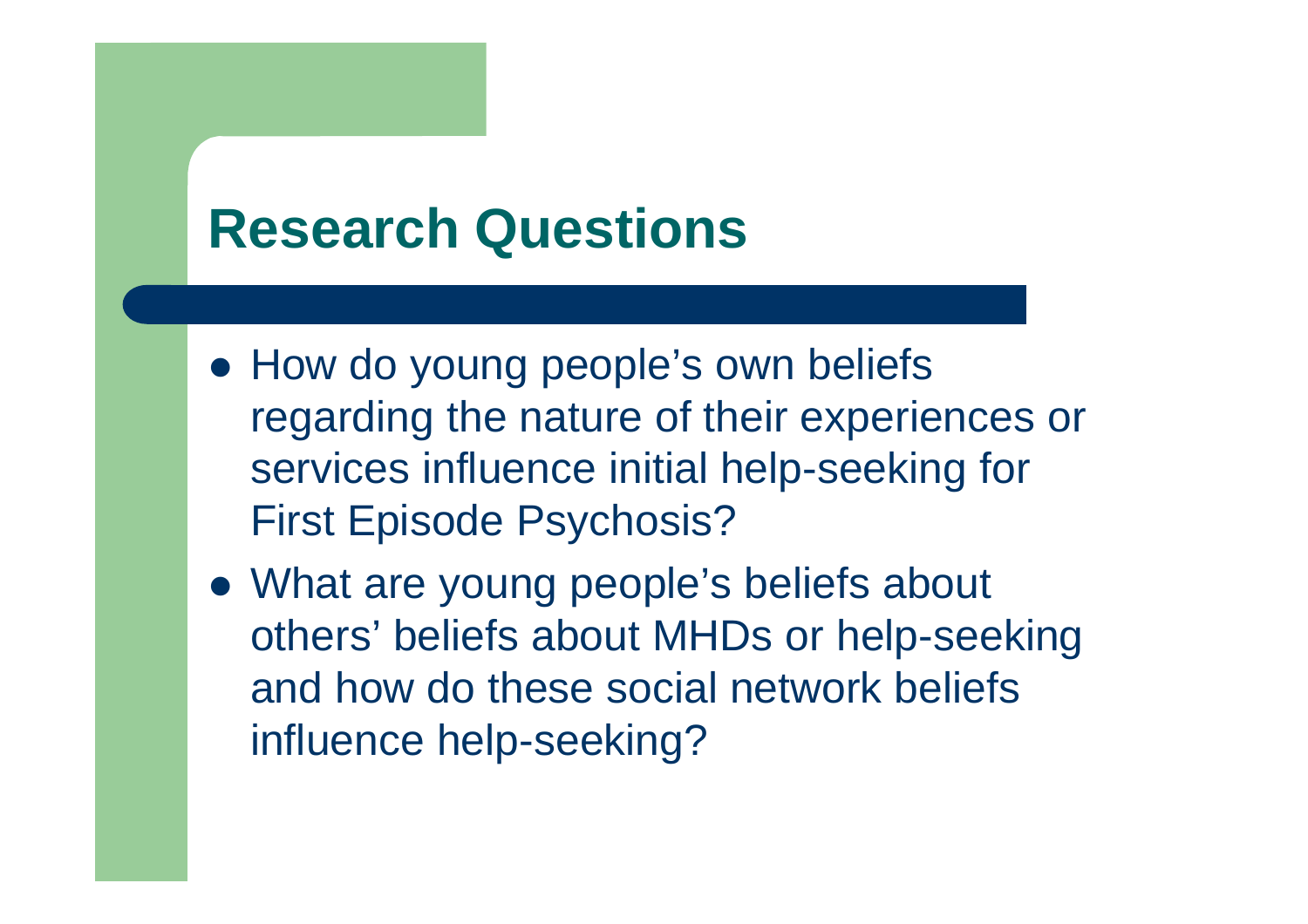## **Method**

- **Grounded theory**
- 12 pts, aged 18-25, all white British
- Face-to-face semi-structured interviews
- Data analysed using NVivo software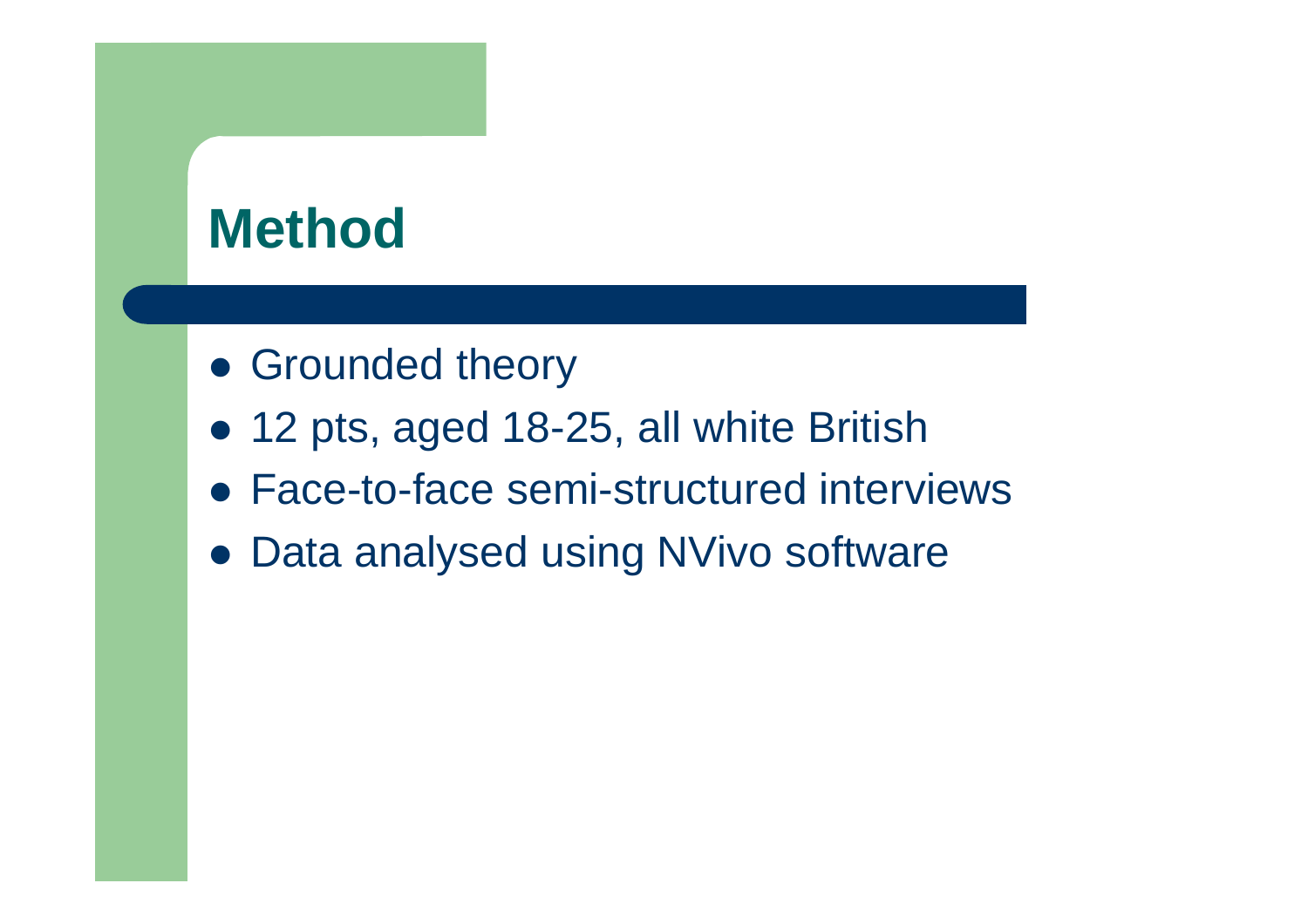### **Results**

- Seven categories consisting of:
- -Three primary categories
- Four secondary categories
- Developed into model which describes beliefs about whether help-seeking is needed.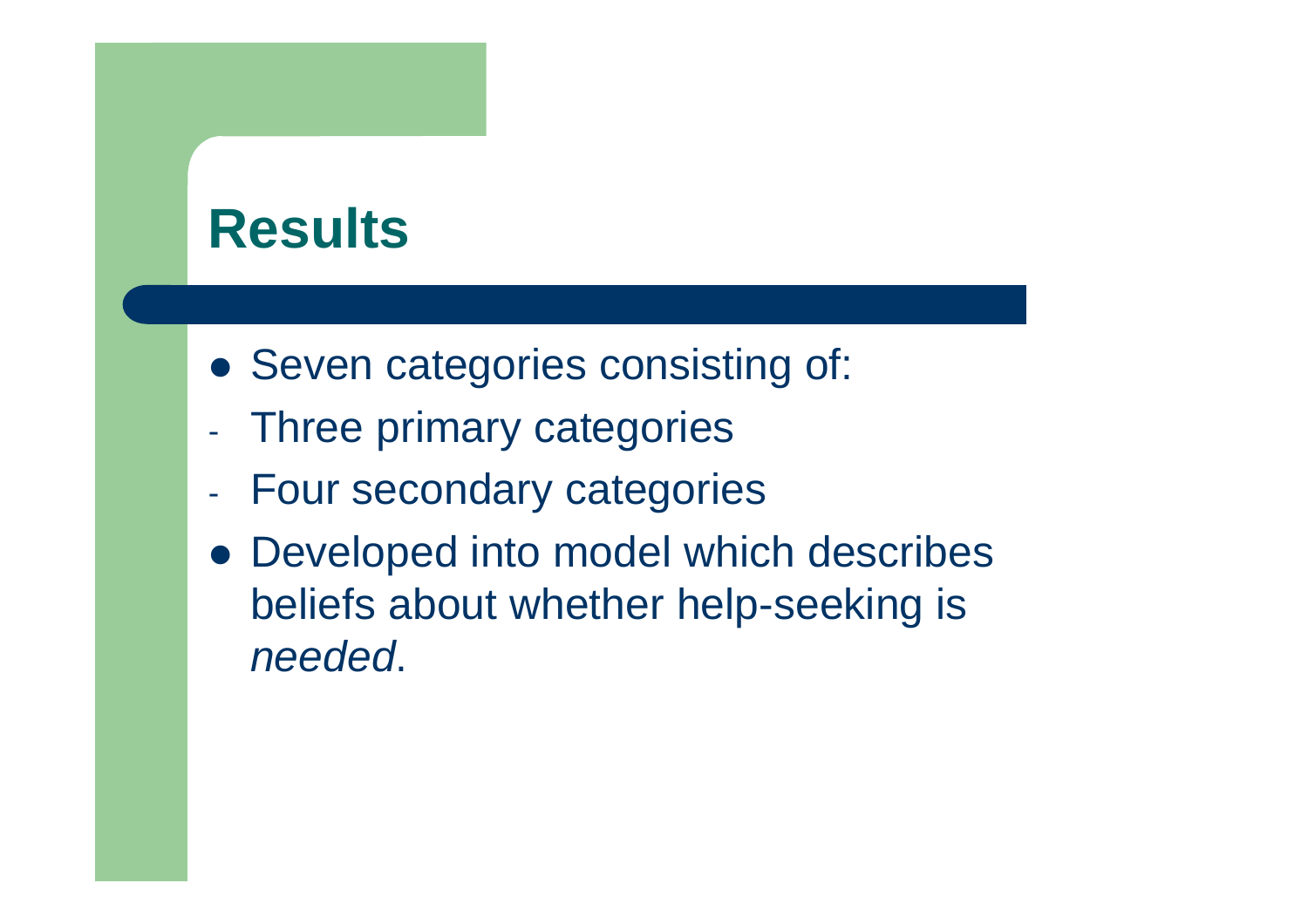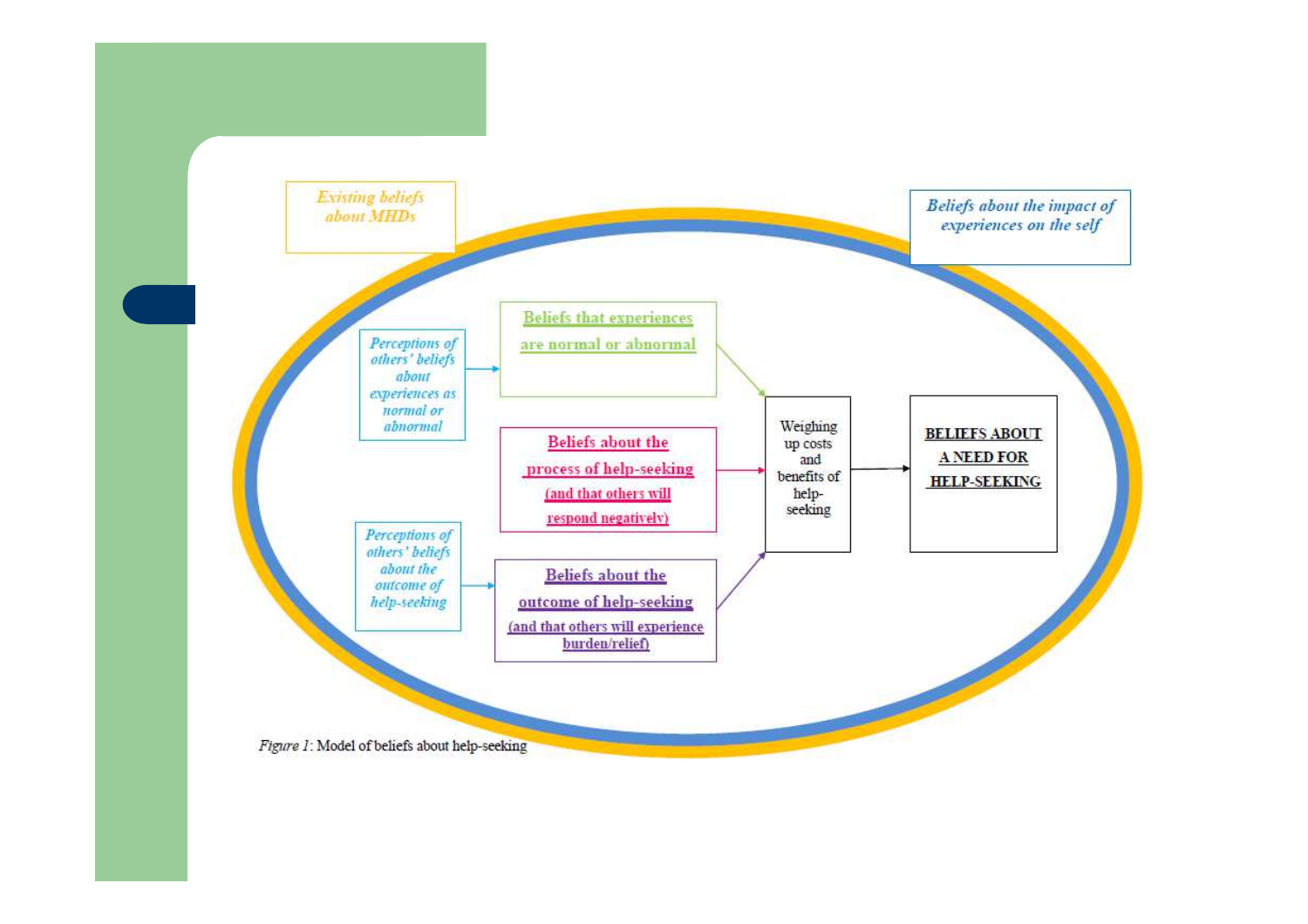## **Beliefs that experiences are normal or abnormal**

- **Inhibits help-seeking**
- Beliefs that experiences are normal
- Beliefs that services are not necessary

"... when I first got ill I didn't think there was anything wrong so I didn't think there was anything to tell." (Participant 3)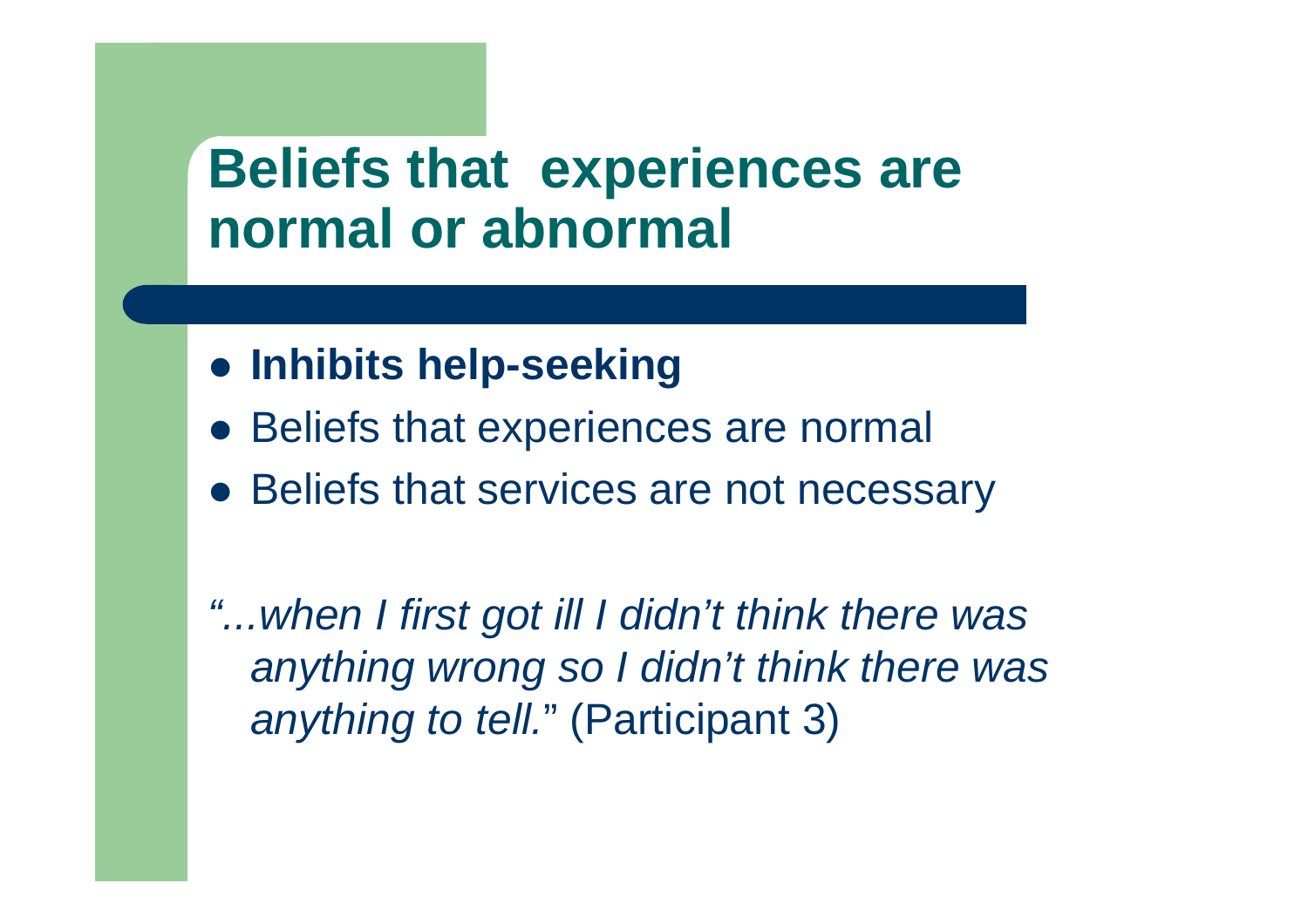## **Beliefs that experiences are normal or abnormal**

- **Promotes help-seeking**
- Beliefs that experiences are not normal
- Beliefs that there is a problem
- Beliefs that one is unable to cope with experiences
- "I was hearing voices at this stage that weren't my own, and it became normal to me but at the same time I knew that it wasn't ok." (Participant 5)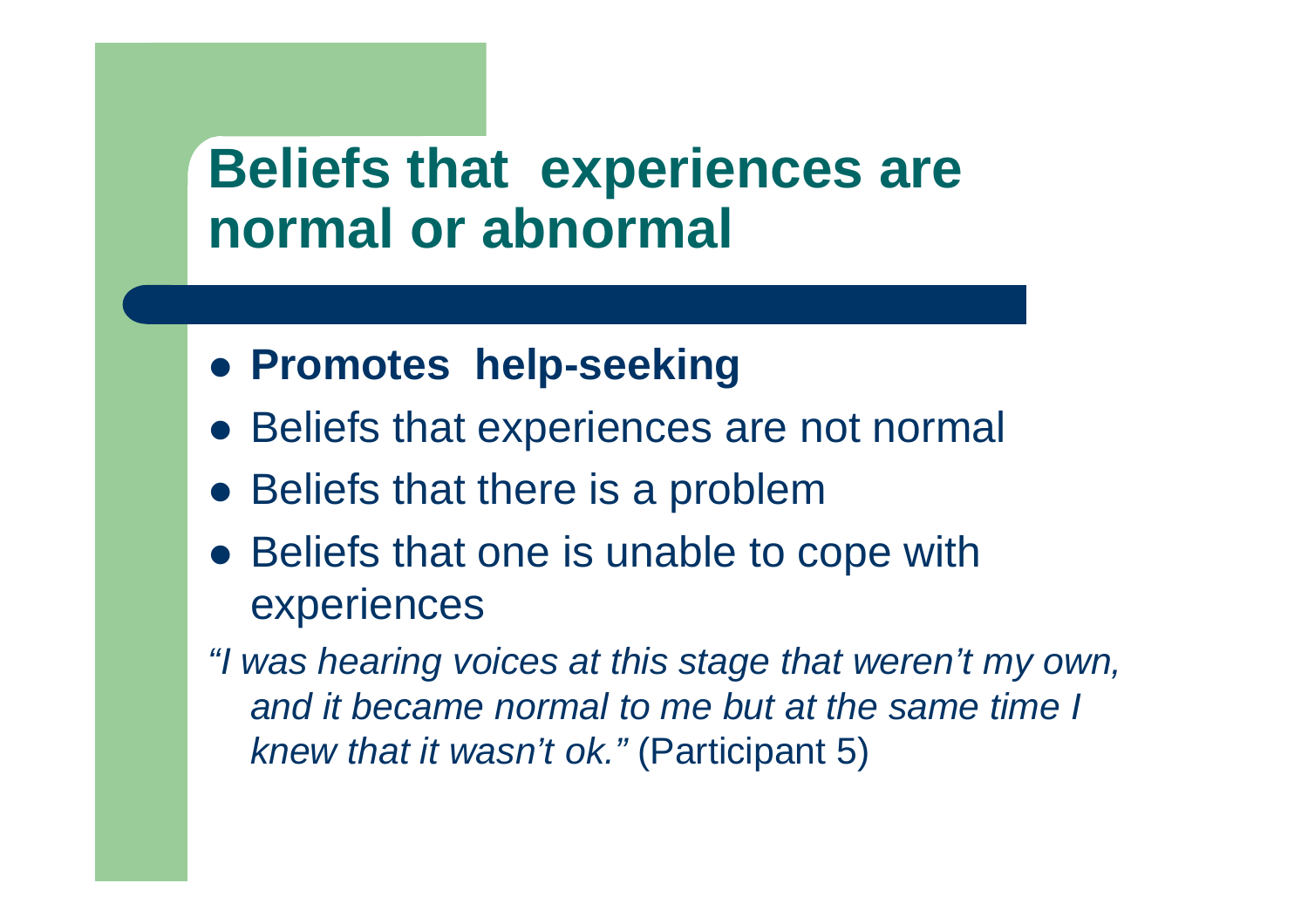### **Perceptions of others beliefs about experiences as normal or abnormal**

- **Inhibits help-seeking**
- Beliefs that others believe that the young person's behaviour is normal"Part of the reason I didn't seek help earlier was my mum blamed me just being a teenager, and my dad, just said I was going through teenage stuff, and so I was just like *oh ok."* (Participant 5)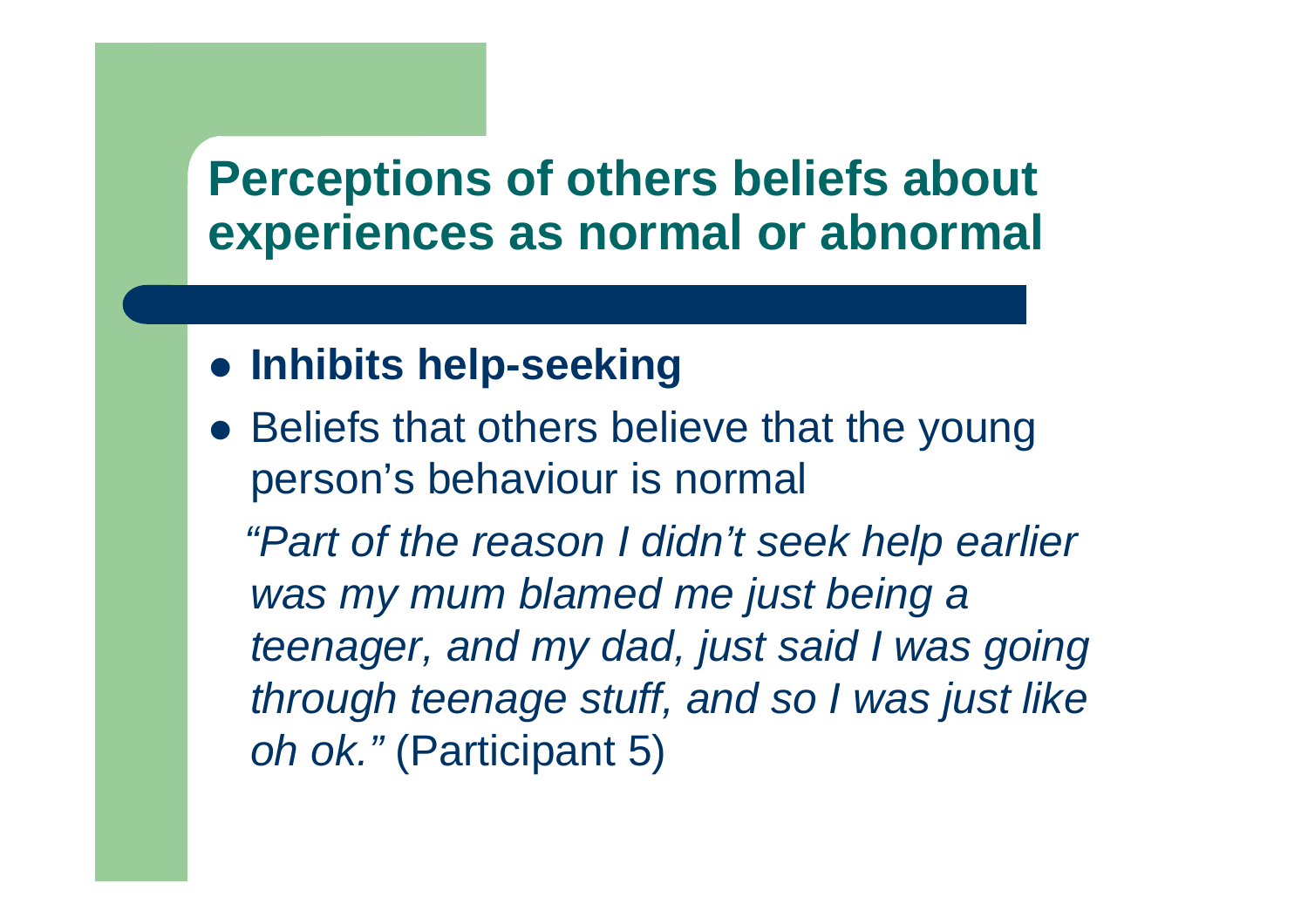### **Perceptions of others beliefs about experiences as normal or abnormal**

- **Promotes help-seeking**
- Beliefs that others believe that the young persons' behaviour is not normal
- Beliefs that others believe that something has changed for young person
- Beliefs that others believe that that young person needs professional help
- "I think he wanted to do more than he could have done,like he just, he knew he couldn't help me alone."(Participant 8)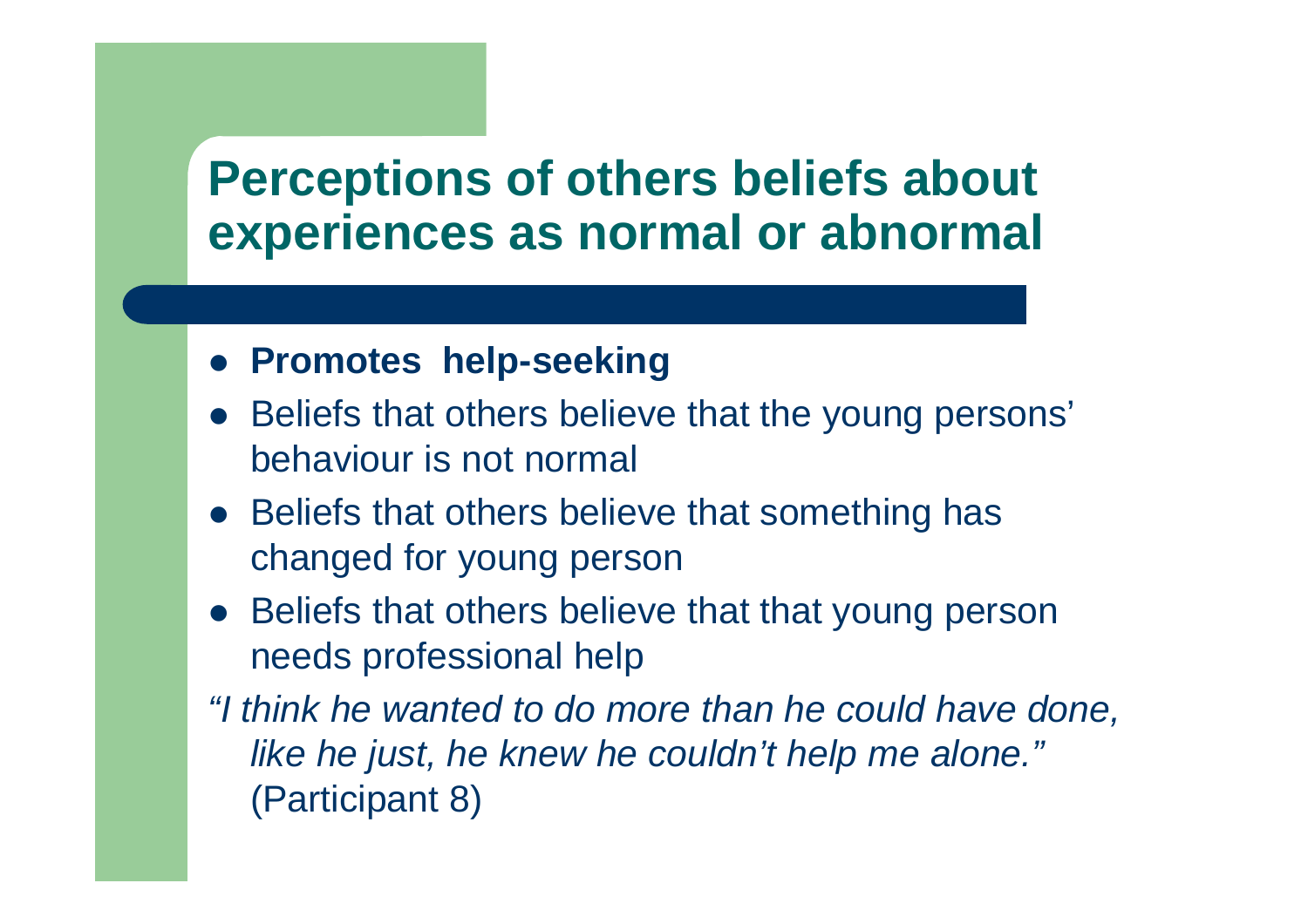#### **Beliefs about the process of helpseeking**

### **Inhibits help-seeking**

- $\bullet$ Beliefs that it will be difficult to tell someone
- Beliefs that others will respond negatively
- "No, I didn't know what she'd think or what she'd do so I just thought I'd keep it a secret." (Participant 11).

"Cos basically everyone was saying behind her back, 'oh she's an attention seeker', I thought if people found out about mine then they would say the same thing." (Participant 11).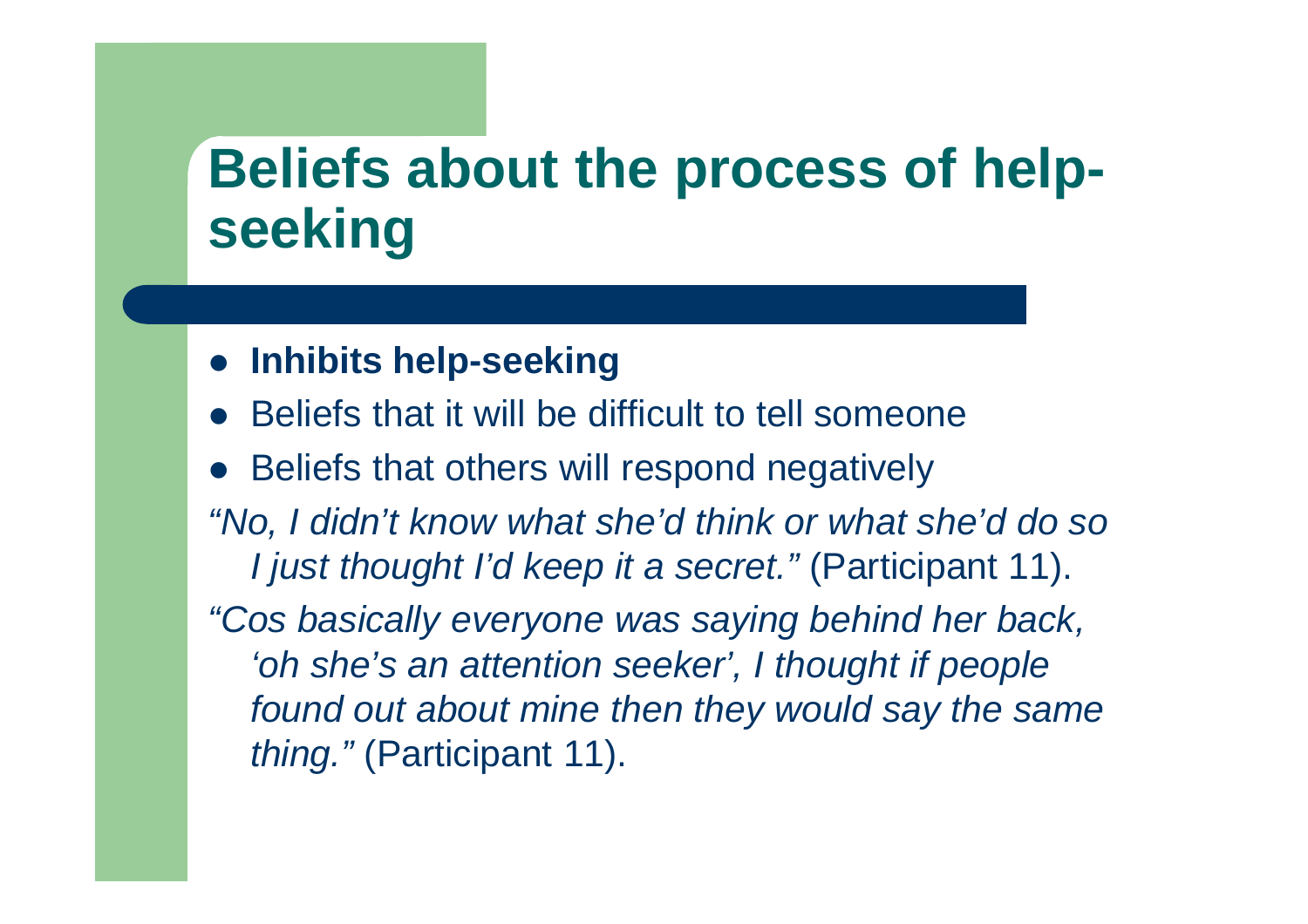#### **Beliefs about the process of helpseeking**

- **Promotes help-seeking**
- Beliefs that it is safe to disclose experiences.

"I knew that she wouldn't be the type that you'd tell her and then she'd be gossiping about it behind my back to all my other friends." (Participant 4)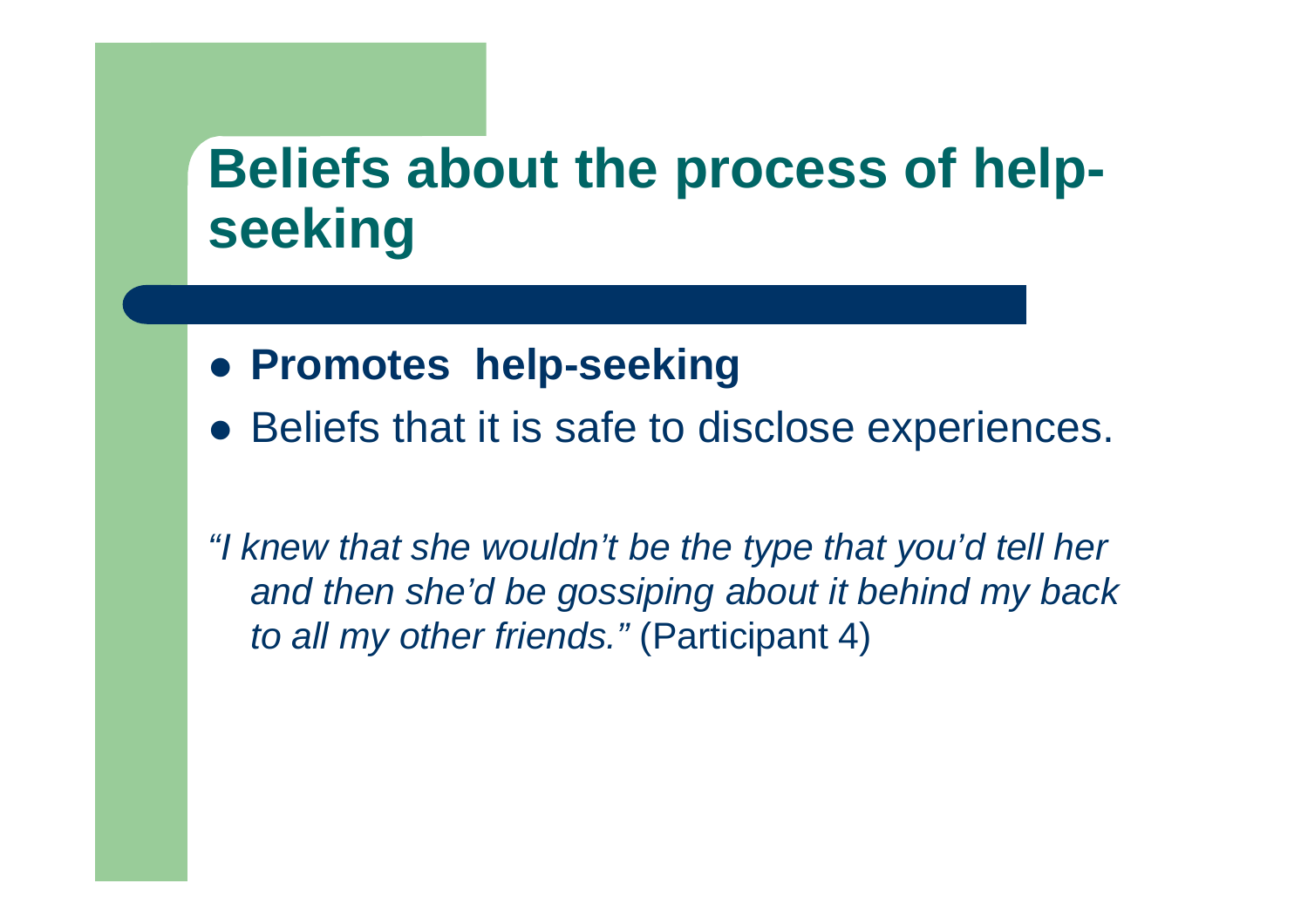#### **Beliefs about the outcome of helpseeking**

- **Inhibits help-seeking**
- Beliefs that help-seeking will have negative consequences for oneself
- Beliefs that through disclosing the young person will become a burden to their family
- Beliefs that services will not be helpful
- Beliefs that one is 'unhelpable'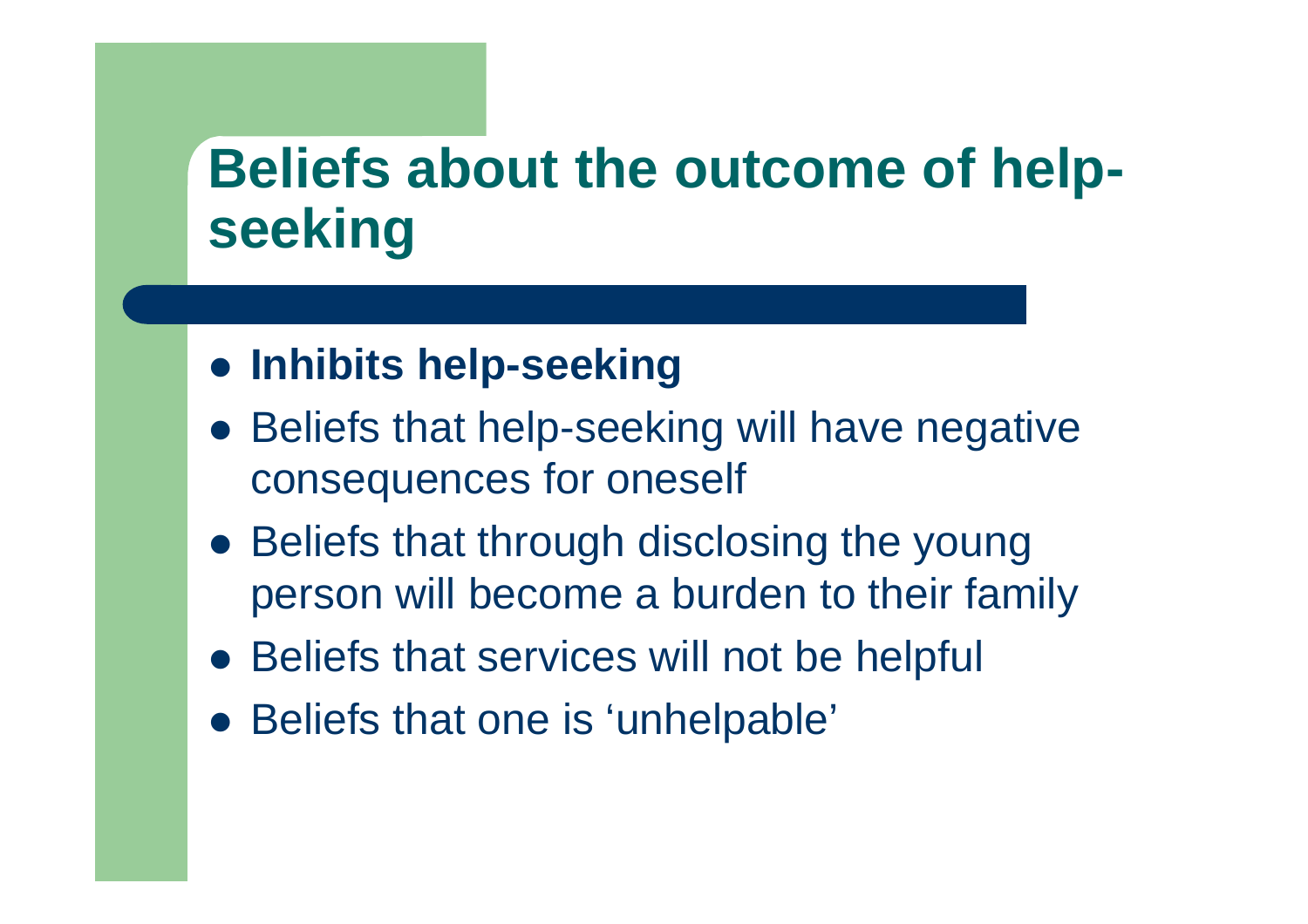## **Beliefs about outcome of help-seeking**

- "...all I kept thinking was if I tell someone they'll section me and I'll never be able to work with kids, cos I didn't know anything about it that's what I thought, so that's the main reason why I didn't tell anyone." (Participant 8)
- And it worried everyone, and I thought it's the last thing that everyone needs to say actually we've got two depressed people in the family." (Participant, 12)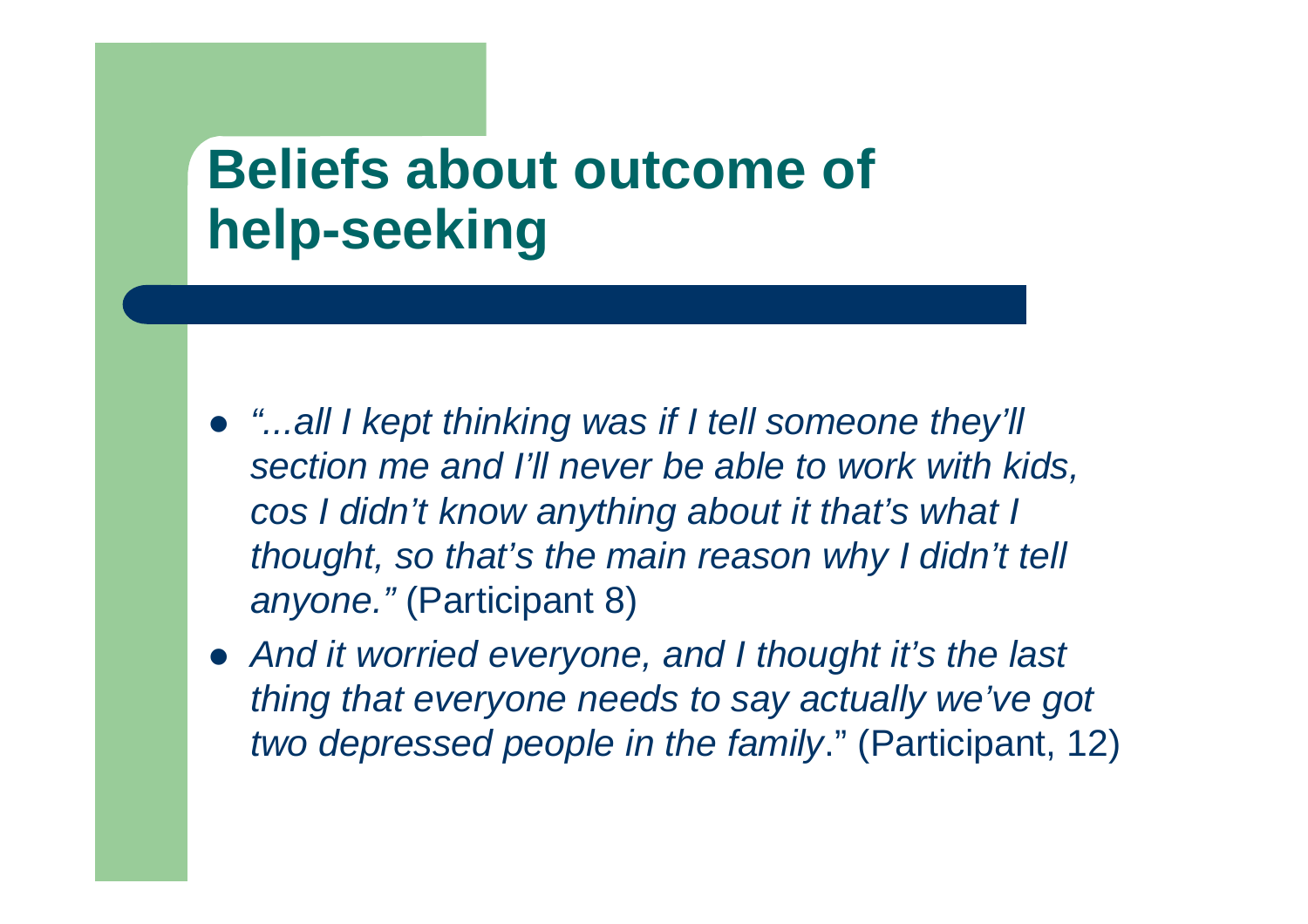#### **Beliefs about the outcome of helpseeking**

### **Promotes help-seeking**

- $\bullet$  Beliefs that disclosing experiences will relieve current distress of family
- Beliefs that change is possible
- $\bullet$ Beliefs that services could provide help
- "...you've seen her being quite unwell and then the doctor comes round or the nurses and you know giving her, her medication....and you see her get better." (Participant 10)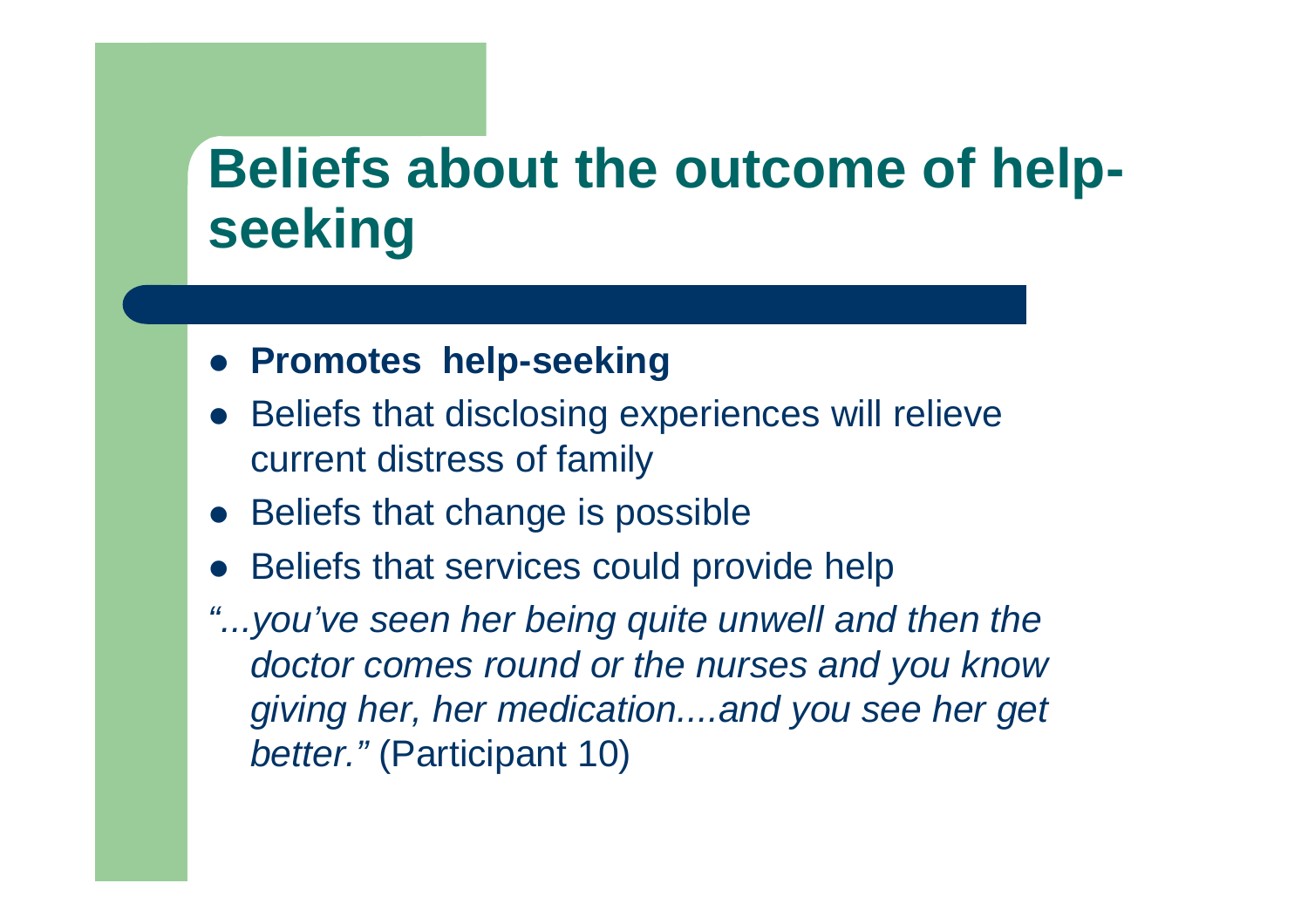## **Perceptions of others beliefs about the outcome of help-seeking**

- **Inhibits help-seeking**
- Beliefs that others believe that service use will have negative outcomes

"I remember Dad drove me to the hospital and he was in tears at the, at the wheel cos they were very, very scared of me being labelled or I guess of me being crazy." (Participant 7)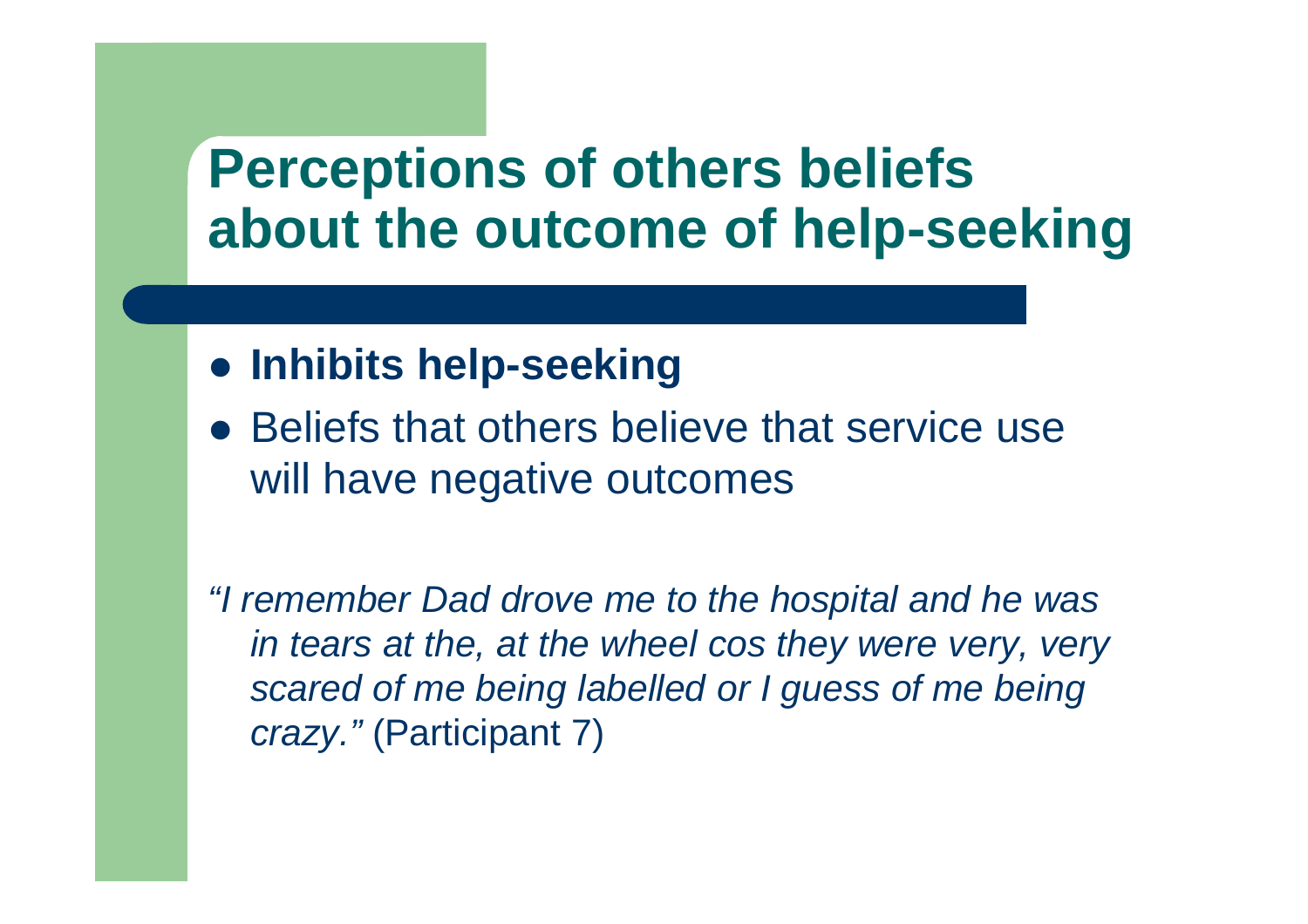## **Perceptions of others beliefs about the outcome of help-seeking**

- **Promotes help-seeking**
- Beliefs that others believe that services will be helpful

"Mum just sat me down and was like what's the matter?...Let's just go and see somebody just in case like there's a problem, and we can sort it out." (Participant 8)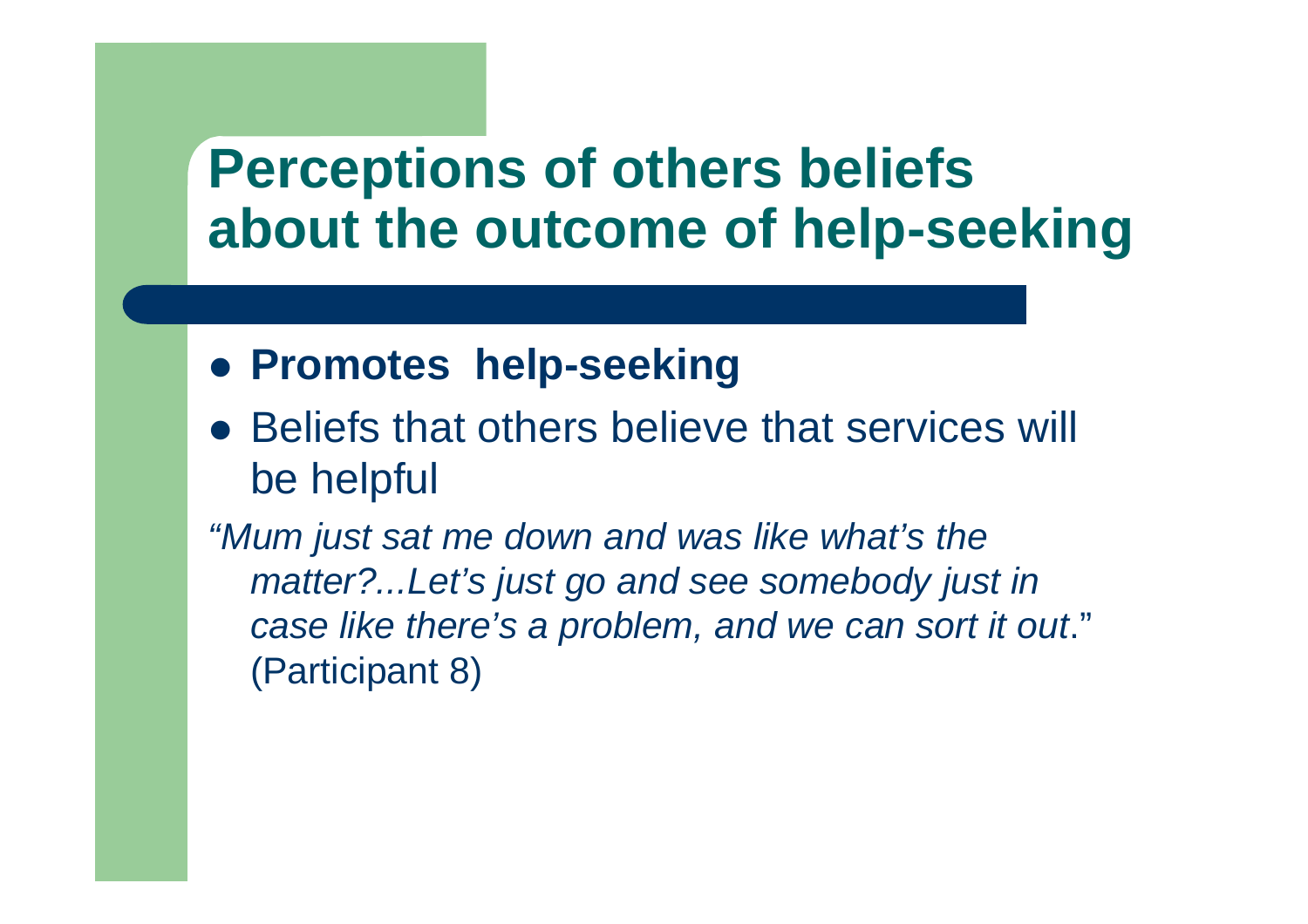# **Existing beliefs about MHDs**

- **Inhibits help-seeking**
- Beliefs that MHDs are socially undesirable
- Beliefs that MHDs do not affect young people
- "Well cos you think when you're young, you don't think that you're having a mental health problems, like when you're having a mid-life crisis or something, you don't think that it can happen to someone who's 18." (Participant, 10)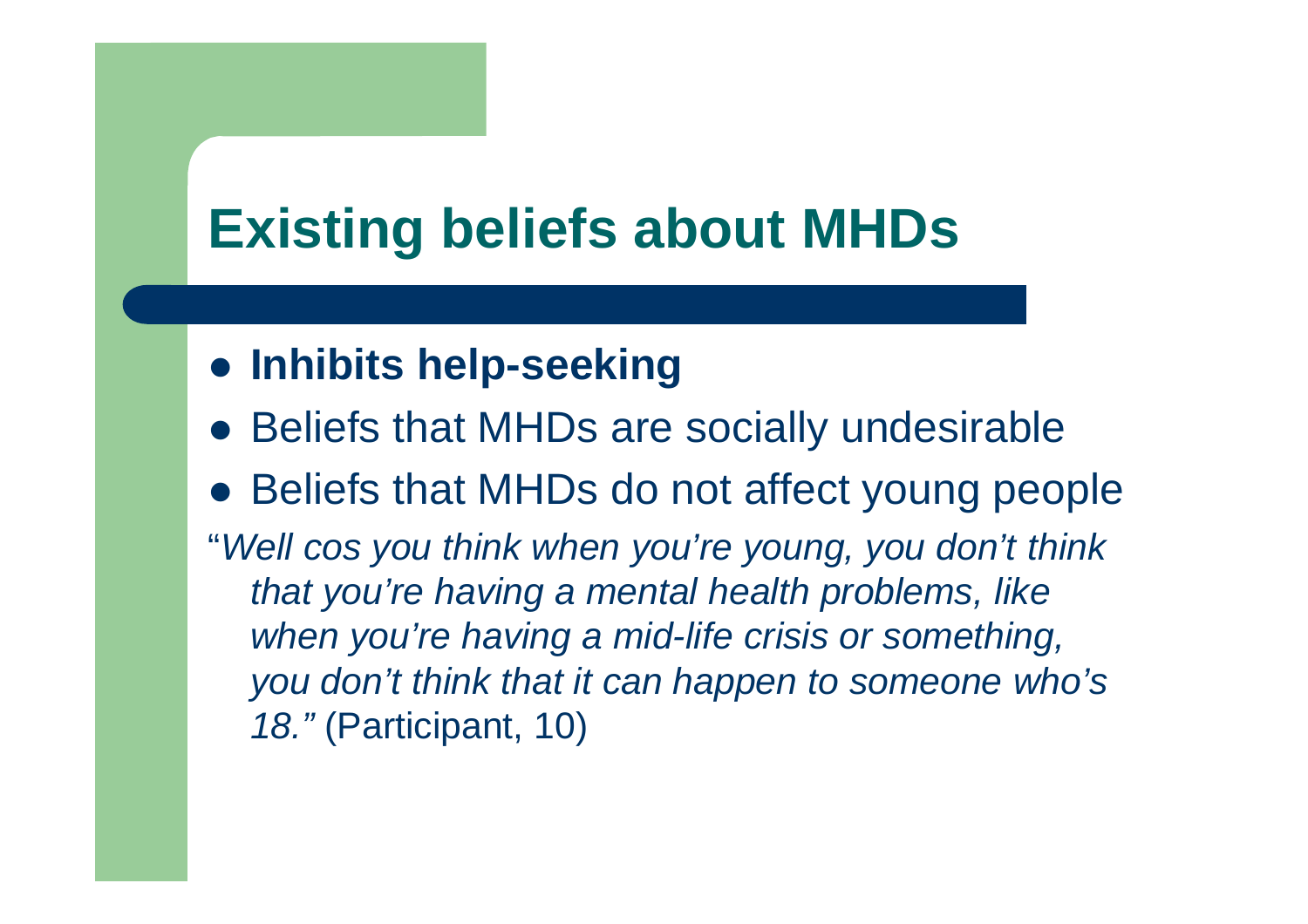# **Existing beliefs about MHDs**

- **Promotes help-seeking**
- Beliefs that MHDs are understandable
- "I: So, what were your perceptions of mental health difficulties before seeing services?
- P: That, its quite understandable really, cos of my Nan and that...you can get over it." (Participant 10)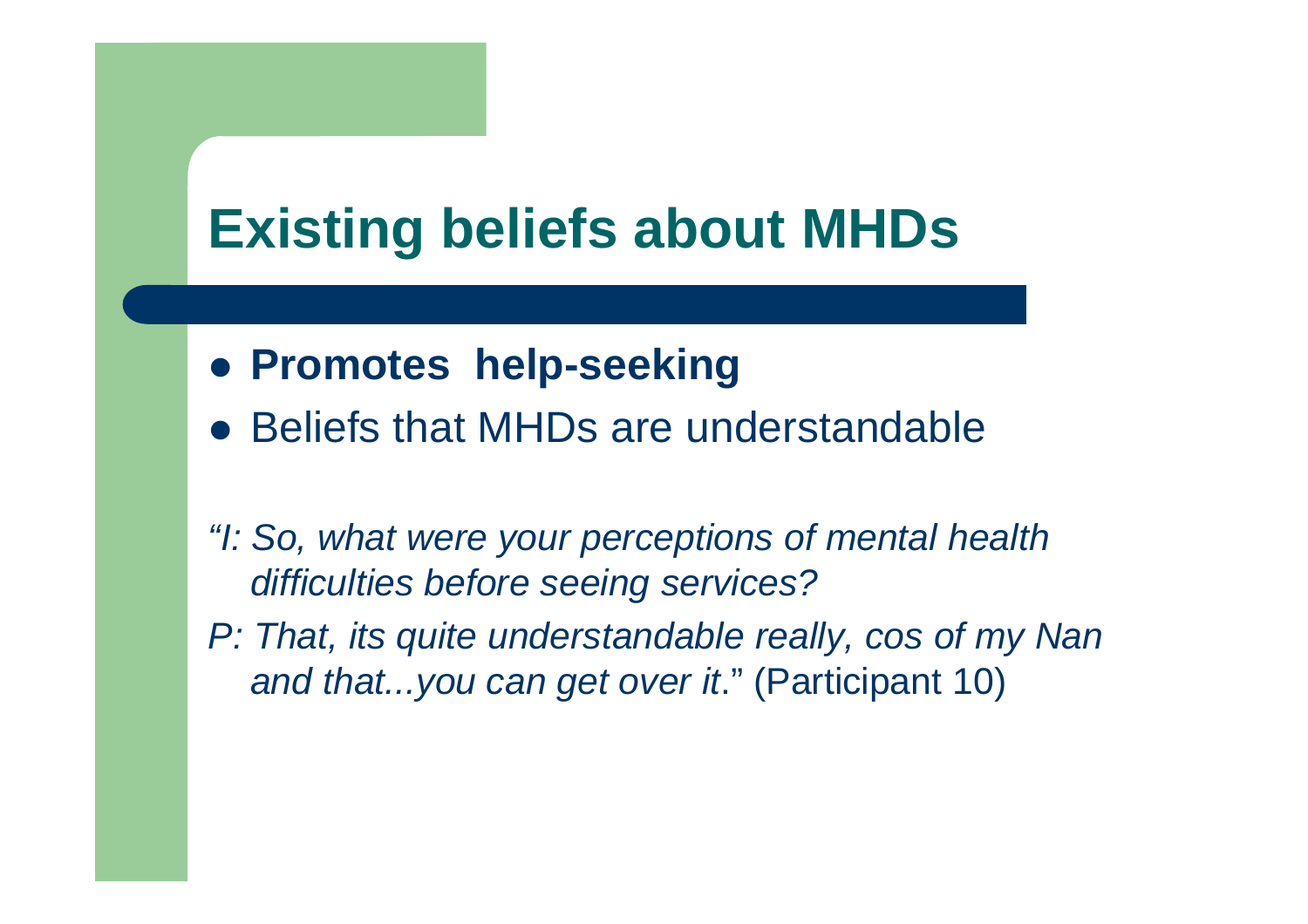## **Beliefs about the impact of experiences on the self**

- **Inhibits help-seeking**
- Beliefs about isolation
- Beliefs that experiences mean something bad about oneself

"I was on me own, and I was the only person in the world with this problem." (Participant 8)""I felt kind of weird or damaged." (Participant 7)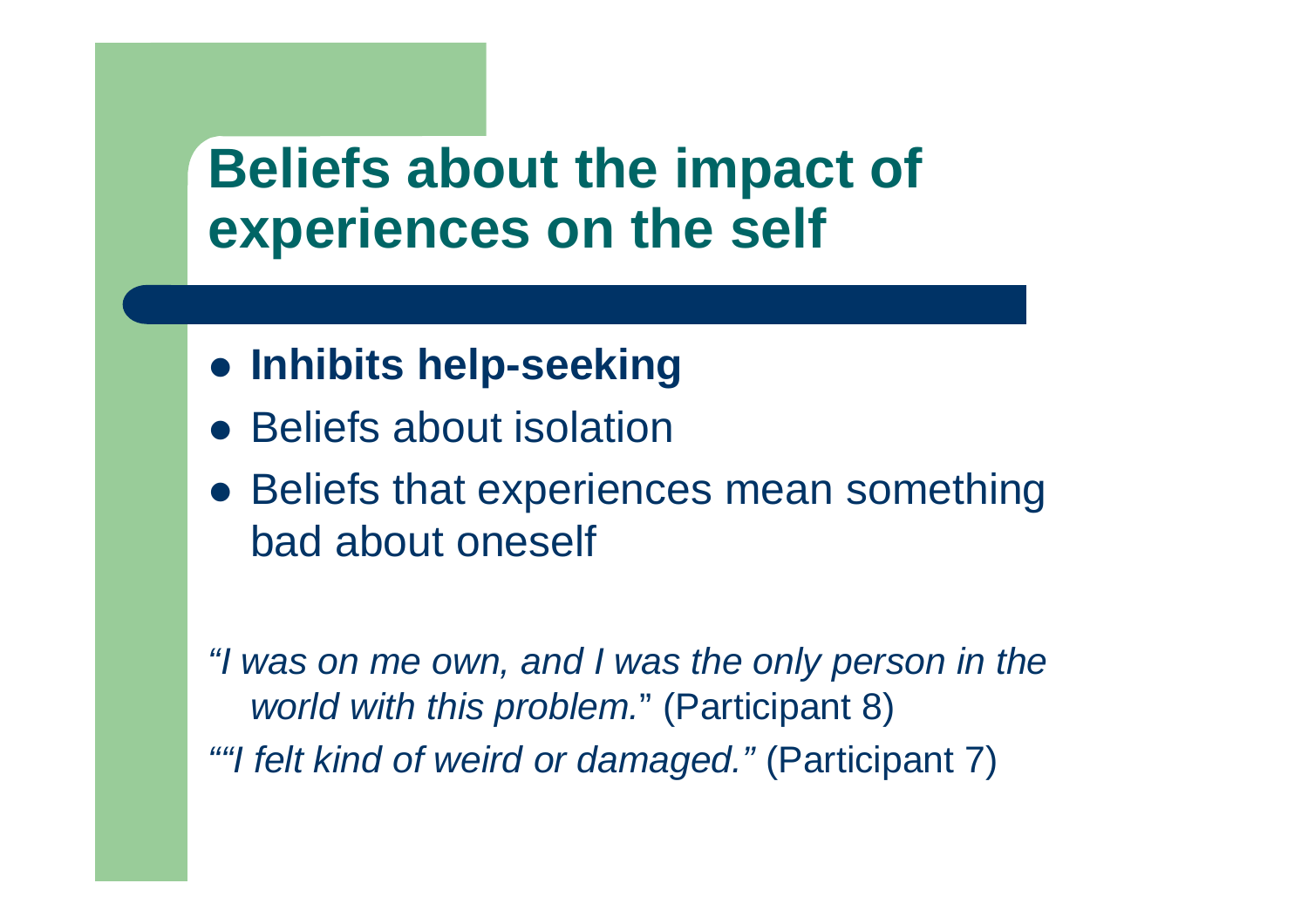## **Conclusions**

- Awareness of difficulties
- $\bullet$ Self-stigma and impact on identity
- Beliefs of others